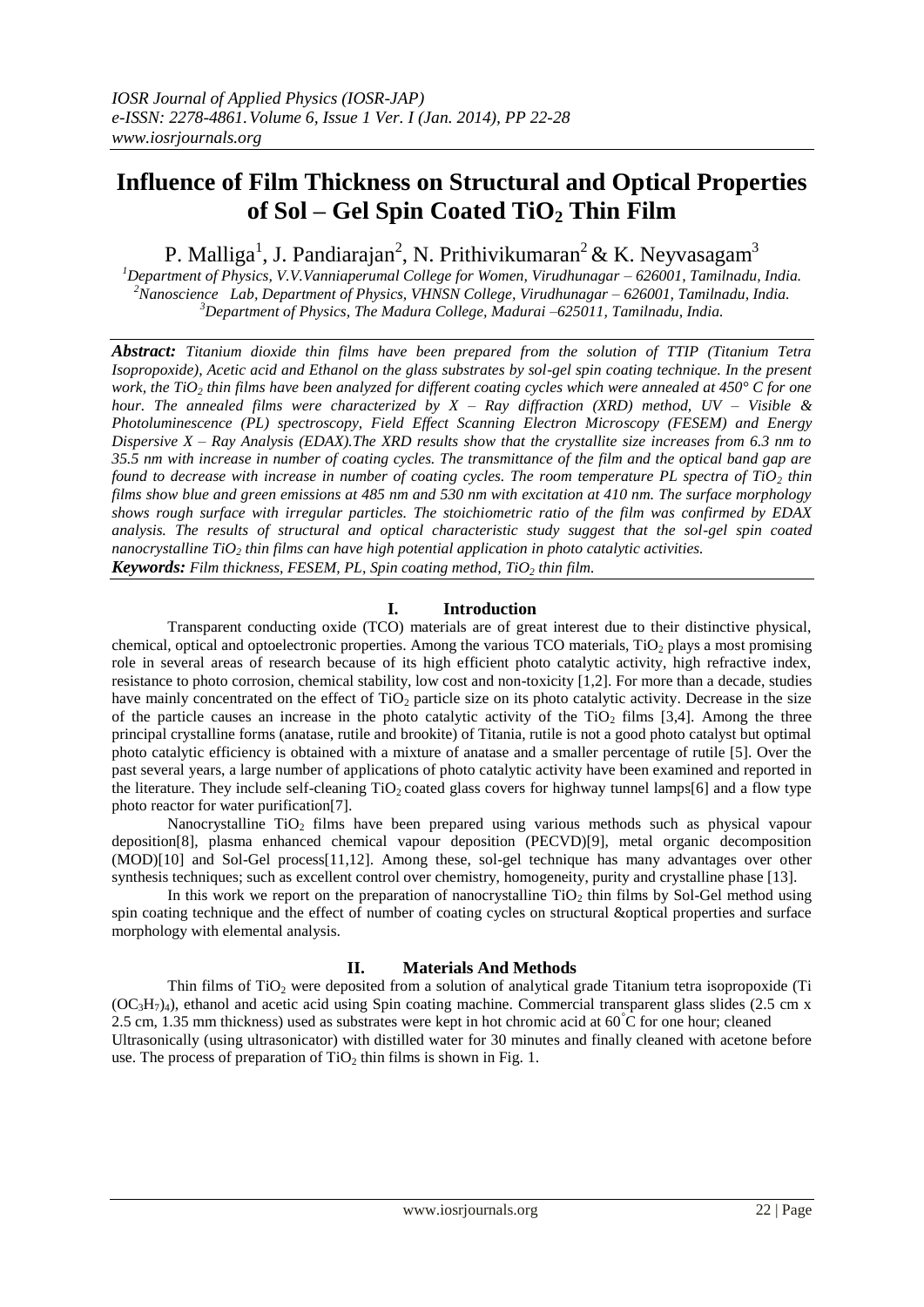

*Fig. 1 - Flowchart for the preparation of TiO<sup>2</sup> thin films*

The spin coated nanocrystalline  $TiO<sub>2</sub>$  thin films were subjected to XRD, UV-Visible, Photoluminescence and SEM-EDAX analyses. The crystallites of the  $TiO<sub>2</sub>$  thin films obtained for different coating cycles were characterized by  $X - Ray$  diffraction (XRD) using X'PERT PROX – ray diffractometer which was operated at 40 KV and 30 mA with CuK $\alpha_1$  radiation of wavelength 1.5407Å. The thickness of the films has been measured using Surfest SJ – 301 (Stylus profilometer). Optical properties of the films were examined by UV–Visible and Photoluminescence Spectrophotometer.UV – Visible spectra were recorded in the range of  $200 - 800$  nm by using the Schimadzu  $1800$  UV – VIS – NIR spectrophotometer. The photoluminescence (PL) spectra were recorded using Schimadzu RF - 5301 with xenon lamp as the light source at room temperature at an excitation wavelength of 410 nm. The surface morphology observation and elemental analysis were done by Quanta SEG - 200 FESEM and Bruker EDAX respectively.

## **III. Results and Discussion**

## *3.1. Structural analysis*

XRD patterns of the films annealed at 450°C for different number of coatings is shown in Fig. 2. The deposited TiO<sup>2</sup> thin films show polycrystalline nature with high intensity peak in (1 0 1) orientation, anatase phase with tetragonal BCC structure. The other orientations (1 0 3), (2 0 0), (1 0 5) and (2 1 3) are also observed for all samples with low intensities, which is consistent with JCPDS file no.89-4921. From the XRD pattern, it is observed that the width of the peaks decrease and intensity of the peaks increase with increase in number of coating cycles. The film thickness values measured using Stylus profilometer are entered in Table 1.The crystallite size of the films were determined using the well-known Debye-Scherrer's formula:

$$
D = \frac{0.9\lambda}{\beta cos\theta} (nm) \qquad (1)
$$

Where k = 0.94,  $\lambda$  = 1.5407Å,  $\beta$  = Full Width Half Maximum (FWHM) and  $\theta$  = Diffracting angle. We have found that the crystallite size increased from 6.25 nm to 35.46 nm as the number of coatings increases. The observed XRD datas are shown in Table 1.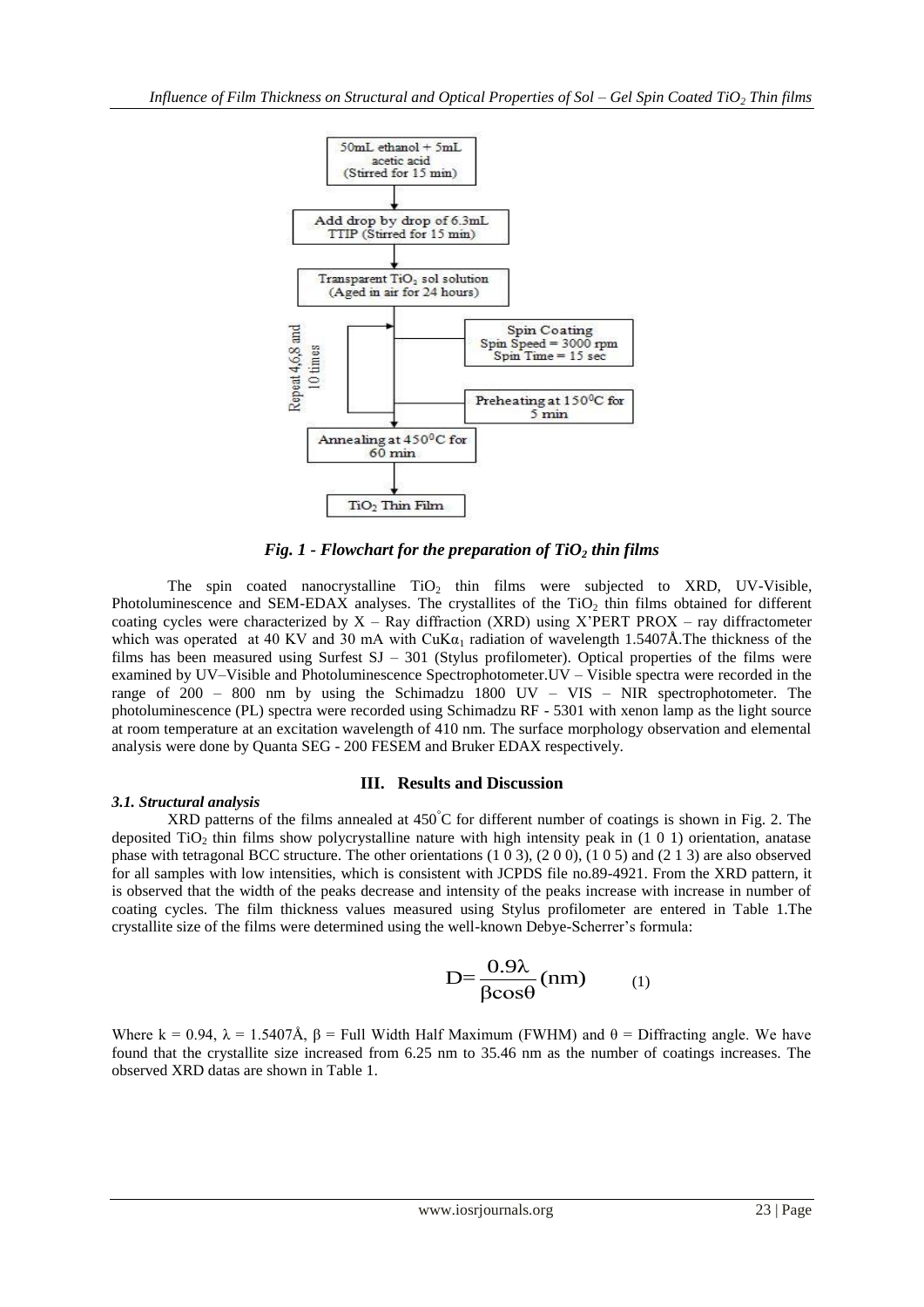

**Fig. 2- XRD patterns of TiO<sup>2</sup> thin films for different number of coatings**

The origin of the strain in the films is related to the lattice misfit, which in turn depends upon the deposition conditions. The micro strain  $(\mu)$  developed in the spin coated TiO<sub>2</sub> thin films was calculated from the equation (2) [14],

 $=\frac{\beta cos\theta}{4}$  $\mu = \frac{1}{4}$ (2)

| 4                                                                                     |                        |             |                              |                                                                |                                        |                                       |  |  |  |
|---------------------------------------------------------------------------------------|------------------------|-------------|------------------------------|----------------------------------------------------------------|----------------------------------------|---------------------------------------|--|--|--|
| Table 1. Micro structural parameters of $TiO2$ thin film for different coating cycles |                        |             |                              |                                                                |                                        |                                       |  |  |  |
| Coating<br>cycles                                                                     | Thickness<br>$(\mu m)$ | <b>FWHM</b> | Crystallite size<br>$D$ (nm) | Dislocation<br>Density 8x<br>$10^{15}$ (lines/m <sup>2</sup> ) | Microstrain<br>$\mu$ x10 <sup>-3</sup> | No. of<br>crystallites<br>$Nx10^{16}$ |  |  |  |
|                                                                                       | 0.36                   | 1.36        | 6.25                         | 25.19                                                          | 0.3321                                 | 147.5                                 |  |  |  |
|                                                                                       | 0.87                   | 0.64        | 13.28                        | 5.65                                                           | 0.1563                                 | 37.2                                  |  |  |  |
|                                                                                       | 0.92                   | 0.29        | 29.30                        | 1.17                                                           | 0.0708                                 | 3.7                                   |  |  |  |
| 10                                                                                    | 1.07                   | 0.24        | 35.46                        | 0.79                                                           | 0.0586                                 | 2.4                                   |  |  |  |

where 'β' is full width at half maximum of the (1 0 1) peak and 'θ' is the Bragg angle. The calculated values are given in table1.It is observed that the micro strain exhibits a decreasing tendency with increase in number of coating cycles. This type of micro strain changes may be due to the crystallization process in polycrystalline thin films. The number of crystallites 'N' was calculated from the relation  $(3)[15]$ .

$$
N = \frac{t}{D^3} \tag{3}
$$

where 't' is the thickness of the film and 'D' is the crystallite size. The growth mechanism involving dislocation is a matter of great importance. Dislocations are imperfection in a crystal associated with the mis-match of the lattice in one part of the crystal with respect to another part. Dislocation density values 'δ' were determined using the relation (4) and given in Table 1.

$$
\delta = \frac{1}{D^2} \tag{4}
$$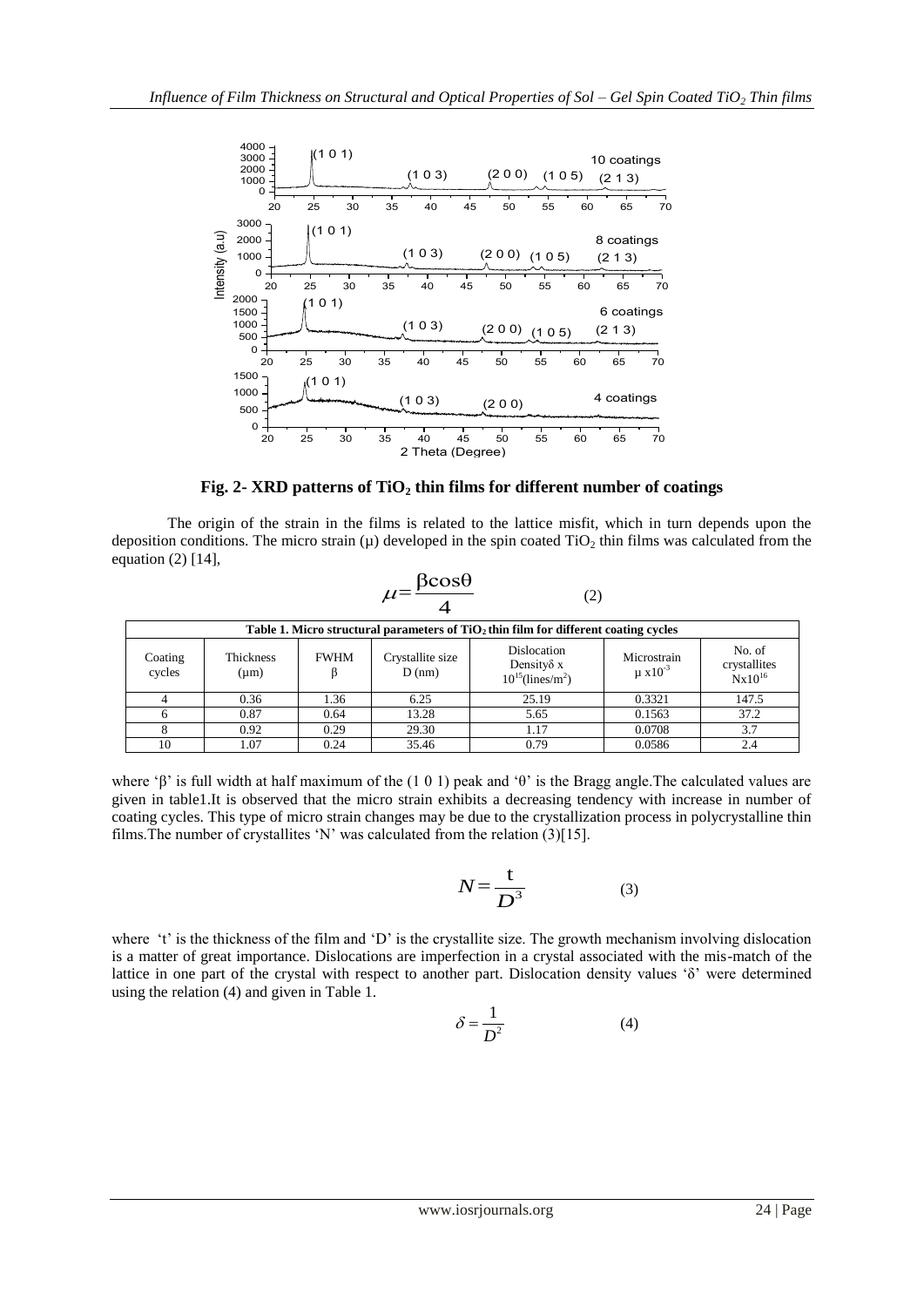

**Microstrain with number of coating cycles**

It is observed that 'δ' decreases with increasing number of coatings which imply decrease in lattice imperfection is due to increase in crystallite size. Fig. 3(a) & (b) show the variation of crystallite size, Dislocation density, Thickness and Microstrain with number of coating cycles.

#### *3.2 Optical properties*

The transmission spectra for different number of coatings are shown in Fig.4. The deposited film is highly transparent in the visible range with an average transmittance reaching values upto 85% but the transmittance decreases when the number of coatings increases and it is due to increase in film thickness.Band gap energy (E<sub>g</sub>) can be estimated from the optical absorption measurements. The plot of (αhν)<sup>2</sup> with photon energy (hv) is shown in Fig. 5(a). The optical absorption data recorded in Table. 2 were analyzed using equations (5) of optical absorption in semiconductor near band edge.

$$
(\alpha h v) = A (h v - E_g)^n \qquad (5)
$$

Where E<sub>gis</sub> the separation gap between bottom of conduction band and top of the valence band, hy is the photon energy and n is a constant,which depends on the probability of transition; it takes values as 1/2, 3/2, 2, and 3 for direct allowed, direct forbidden, indirect allowed and indirect forbidden transitions respectively.



 **Fig. 4 -Transmittance spectra of TiO<sup>2</sup> thin films for different number of coatings**

If plot of  $(\text{ch}v)^2$  vs (hv) is linear the transition is direct allowed (Fig.5 (a)) and  $(\text{ch}v)^{1/2}$  vs (hv) is linear the transition is indirect allowed (Fig.5 (b)). Extrapolation of the straight line portion to zero absorption coefficient  $(\alpha=0)$ , leads to estimation of bandgap energy (E<sub>g</sub>) value. The direct and indirect band gap energy values of the  $TiO<sub>2</sub>$  thin films (Table. 2) are found to decrease with increase in number of coating cycles which might be the result of the change in film density, increase in crystal size and it may be attributed to the quantum confinement limit of nano particles. Similar observation regarding the direct band gap energy values were made in our previous work[16].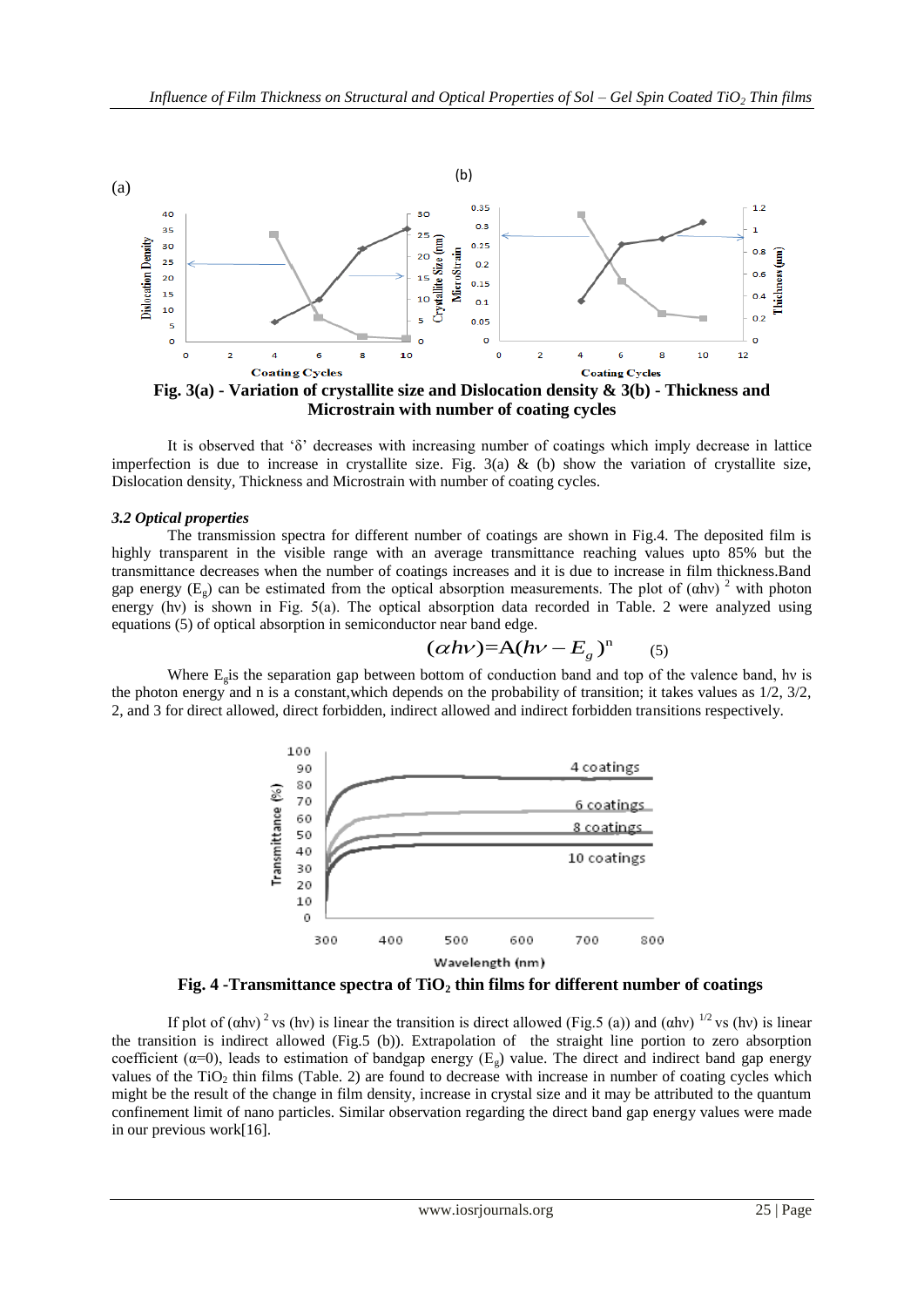

**Fig.5. (a) Direct and (b) Indirect bandgap of TiO2 thin films for different number of coatings**

| Table 2: Optical Data of TiO <sub>2</sub> ThinFilms |                     |                          |                       |                                          |  |  |  |  |
|-----------------------------------------------------|---------------------|--------------------------|-----------------------|------------------------------------------|--|--|--|--|
| Coating<br>cycles                                   | Direct bandgap (eV) | Indirect bandgap<br>(eV) | Transmittance<br>(% ) | PL Intensity (a.u) for peak at<br>530 nm |  |  |  |  |
|                                                     | 3.90                | 3.45                     | 85                    | 840                                      |  |  |  |  |
|                                                     | 3.80                | 2.90                     | 63                    | 439                                      |  |  |  |  |
|                                                     | 3.65                | 2.50                     |                       | 380                                      |  |  |  |  |
|                                                     | 3.45                | 2.20                     | 44                    |                                          |  |  |  |  |

*3.3 Surface morphology and Quantitative Analysis*

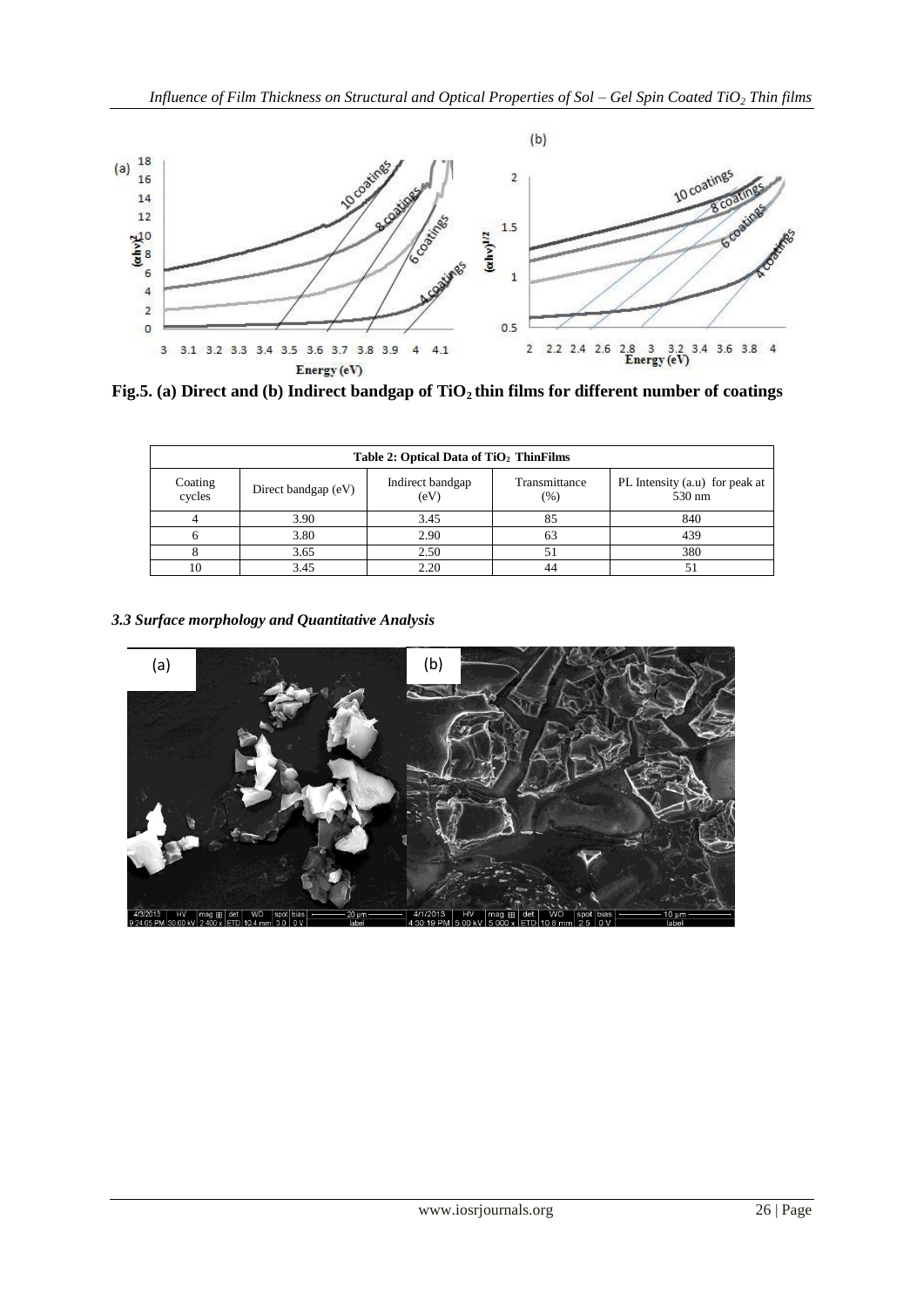

**Fig. 6 - FESEM images of the film deposited for 4 coatings (a) and 8 coatings (b) of TiO<sup>2</sup> thin films with EDAX spectrum (c).**

FESEM micrographs of the nanocrystalline  $TiO<sub>2</sub>$  thin films for 4&8 times coated films are shown in Fig .6 (a) &6 (b). These images show loosely agglomerated, irregular smaller grains with flake like morphology. In the EDAX spectrum shown in Fig. 6(c), only characteristic peaks of Ti and O are observed with atomic ratio of Ti: O as1: 4 and weight ratio as 1:1.3.

## *3.4 photoluminescence analysis*

The PL spectra of the spin coated  $TiO<sub>2</sub>$  thin films for different number of coating cycles at room temperature for the excitation wavelength of 410 nm are shown in Fig. 7. The anatase  $TiO<sub>2</sub>$  thin film PL emission peaks were observed at 530 nm (2.34eV) and a shoulder at 485 nm (2.56 eV) for 6, 8, and 10states coating cycles. Flat PL band was found for 4 times coated film. The flat band can be attributed to the excitonic PL peaks trapped by thesurface states and defects [17]. In general, it has been observed that the transparency in the films adversely affects their PL response, i.e., the least transparent films exhibit the highest PL intensity [18]. Similar observations regarding PL intensity is made in our work also.



**Fig. 7 PL spectra of the TiO<sup>2</sup> thin films for different number of coatings**